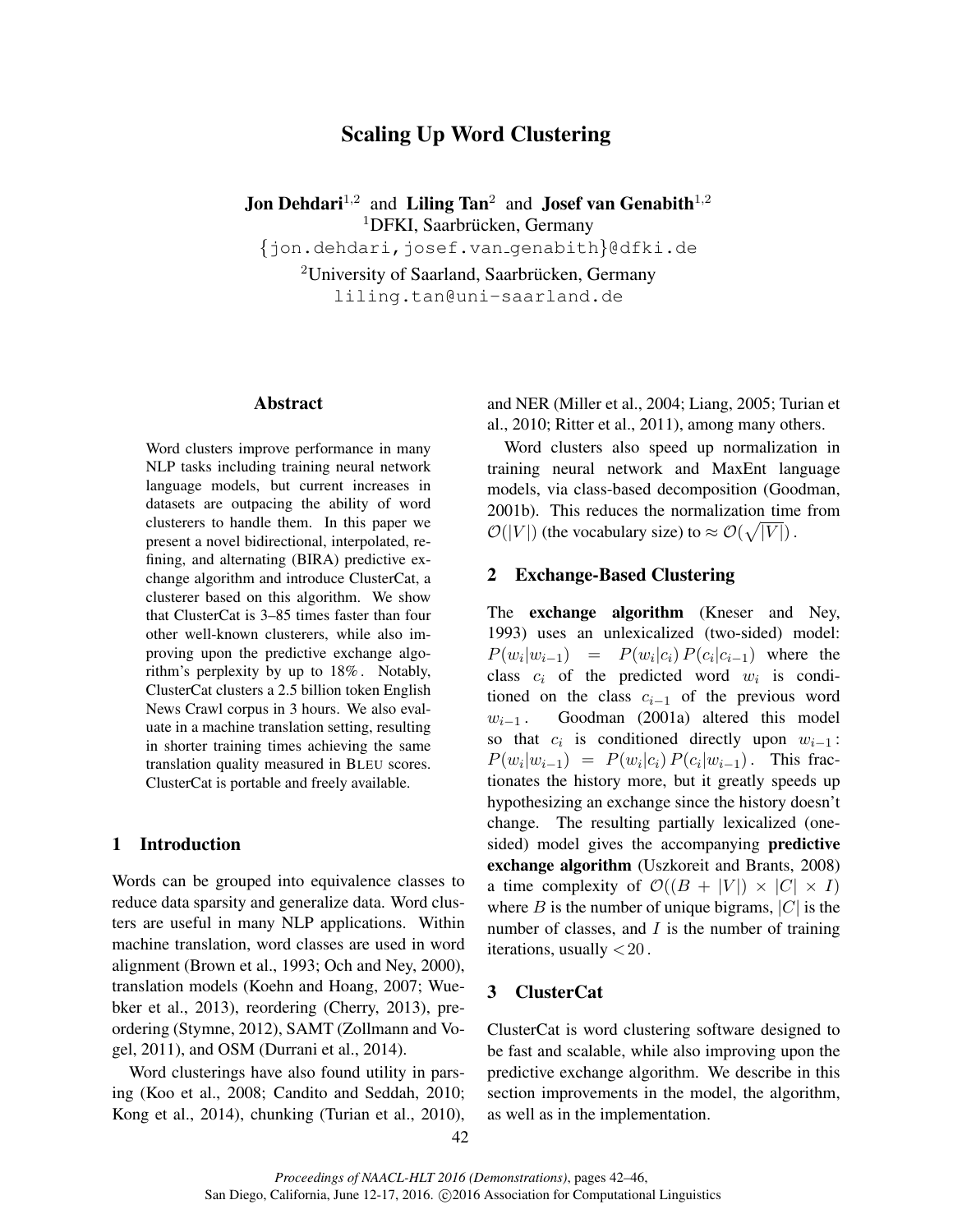#### 3.1 Model and Algorithm

We developed a *bidirectional, interpolated, refining, and alternating* (BIRA) predictive exchange algorithm. The goal of BIRA is to produce better clusters by using multiple, changing models to escape local optima. This uses both forward and reversed bigram class models in order to improve cluster quality by evaluating log-likelihood on two different models. Unlike using trigrams, bidirectional bigram models only linearly increase time and memory requirements, and in fact some data structures can be shared. The two directions are interpolated to allow softer integration of these two models:  $P(w_i|w_{i-1}, w_{i+1}) \triangleq P(w_i|c_i) \cdot (\lambda P(c_i|w_{i-1}) +$  $(1 - \lambda)P(c_i|w_{i+1})$ . Furthermore, the interpolation weight  $\lambda$  for the forward direction alternates to  $1-\lambda$ every  $a$  iterations  $i$  to help escape local optima. The time complexity is  $\mathcal{O}(2 \times (B + |V|) \times |C| \times I)$ . The original predictive exchange algorithm can be obtained by setting  $\lambda = 1$  and  $a = 0$ .

*Cluster refinement* improves both cluster quality *and* speed. The vocabulary is initially clustered into |G| sets, where  $|G| \ll |C|$ , typically 2–10. This groups words into broad classes, like nouns, verbs, etc. After a few iterations  $(i)$  of this, the full partitioning  $C_f$  is explored. Clustering  $G$  converges very quickly, typically requiring no more than 3 iterations. In contrast to divisive hierarchical clustering and coarse-to-fine methods (Petrov, 2009), after the initial iterations, any word can still move to any cluster—there is no hard constraint that the more refined partitions be subsets of the initial coarser partitions. This gives more flexibility in optimizing on log-likelihood, especially given the noise that naturally arises from coarser clusterings. We explored cluster refinement over more stages than just two, successively increasing the number of clusters. We observed no improvement over the two-stage method described above.

The contributions of each of these, relative to the original predictive exchange algorithm, are shown in Figure 1 . The data and configurations are discussed in more detail in Section 4. The greatest improvement is due to using lambda inversion (+Rev), followed by cluster refinement (+Refine), then interpolating the bidirectional models (+BiDi), with robust improvements by using all three of these—an

**Russian News Crawl, T=100M, |C|=800**



Figure 1: Dev set PP of combinations of improvements to the predictive exchange algorithm (cf. §3.1), using 100M tokens of the Russian News Crawl, with 800 word classes.

18% reduction in perplexity over the predictive exchange algorithm. We have found that both lambda inversion and cluster refinement prevent early convergence at local optima, while bidirectional models give immediate and consistent training set PP improvements, but this is attenuated in a unidirectional evaluation.

### 3.2 Implementation

We represent the set of bigrams  $B$  as an array of records that track the number of predecessors, as well as having a pointer to an array of the predecessors' IDs. This allows for easy prefetching to reduce memory latency, while also keeping memory overhead low. We dispense with the predictive exchange RemoveWord procedure for tentative steps, since this does not change the final clustering.

Most of the computation for the predictive exchange algorithm is spent on the logarithm function in  $\delta \leftarrow \delta - N(w, c) \cdot \log N(w, c)$ .<sup>1</sup> Since the codomain of  $N(w, c)$  is  $\mathbb{N}_0$ , and due to the power law distribution of the algorithm's access to these entropy terms, we precompute  $N \cdot \log N$  up to, say 10e+7, with minimal memory requirements.<sup>2</sup> This results in a considerable speedup of around 40% .

#### 4 Experiments

We evaluate ClusterCat on training time, twosided class-based language model (LM) perplexity

<sup>&</sup>lt;sup>1</sup> $\delta$  is the change in log-likelihood, and  $N(w, c)$  is the count of a given word followed by a given class.

 $2$ This was independently discovered in Botros et al. (2015).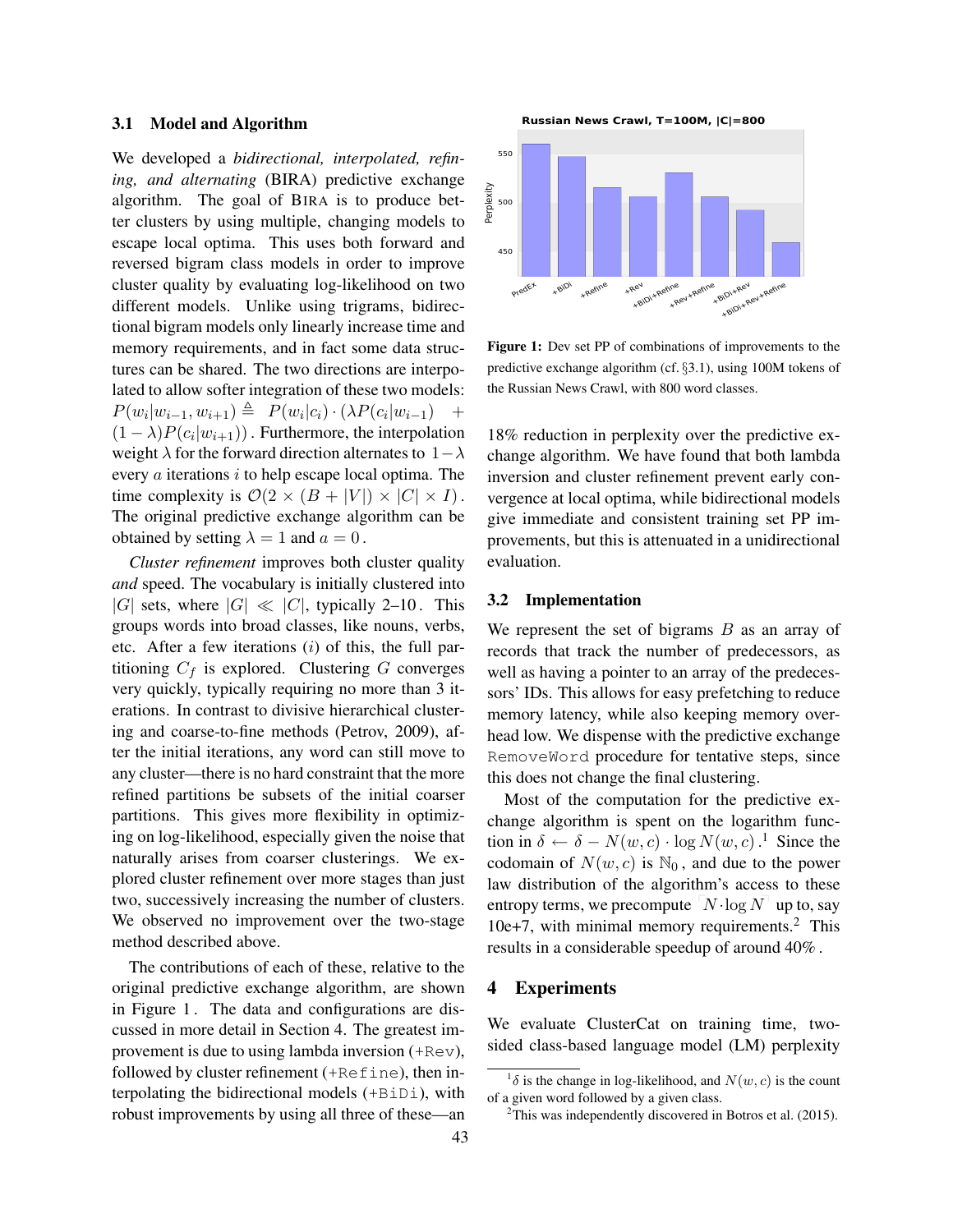(cf. Brown et al., 1992; Uszkoreit and Brants, 2008), and BLEU scores in phrase-based MT.

#### 4.1 Intrinsic Evaluation

For the two-sided class-based LM task we used 800 and 1200 classes for English, and 800 classes for Russian. The clusterers (cf. Sec. 2) are Browncluster (Liang, 2005), ClusterCat (introduced in Section 3), mkcls (Och, 1995), Phrasal's clusterer (Green et al., 2014), and word2vec's clustering feature (Mikolov et al., 2013).

The data comes from the 2011–2013 News Crawl monolingual data of the WMT task.<sup>3</sup> For these experiments the data was deduplicated, shuffled, tokenized, digit-conflated, and lowercased. In order to have a large test set, one line per 100 of the resulting corpus was separated into the test set. $4$  For English this gave 1B training tokens, 2M training types, and 12M test tokens. For Russian, 550M training tokens, 2.7M training types, and 6M test tokens.

All clusterers had a minimum count threshold of 3 occurrences in the training set. All used 12 threads and 15 iterations, except single-threaded mkcls which used the default one iteration. Clusterings were performed on a 2.4 GHz Opteron 8378 machine featuring 16 threads and 64 GB of RAM.

Table 1 presents wall clock times. The predictive exchange-based clusterers (ClusterCat and Phrasal) exhibit slow time growth as  $|C|$  increases, while the other three (Brown, mkcls, and word2vec) are much more sensitive to  $|C|$ . ClusterCat is three times faster than Phrasal for all sets. For both English and Russian we observe prohibitive growth for mkcls, with the full Russian training set taking over 3 days, compared to 1.5 hours for ClusterCat.

| <b>Training Set</b> | <b>Brown</b> | CC. | mkcls | Phrasal | w2v  |
|---------------------|--------------|-----|-------|---------|------|
| EN, $ C  = 800$     | 12.5         | 1.4 | 48.8  | 5.1     | 20.6 |
| EN, $ C  = 1200$    | 25.5         | 1.7 | 68.8  | 6.2     | 33.7 |
| RU, $ C  = 800$     | 14.6         | 1.5 | 75.0  | 5.5     | 12.0 |
|                     |              |     |       |         |      |

Table 1: Clustering times (hours) of full training sets. For English,  $T = 10^9$ ; for Russian,  $T = 10^{8.74}$ .

We performed an additional experiment on ClusterCat, adding more training data.<sup>5</sup> *ClusterCat took*

| <b>Training Set</b> | <b>Brown</b> | CC.   | mkcls | Phrasal | w2v   |
|---------------------|--------------|-------|-------|---------|-------|
| EN, $ C  = 800$     | 160.2        | 158.1 | 155.0 | 178.3   | 383.4 |
| EN, $ C  = 1200$    | 141.5        | 140.4 | 138.4 | 157.6   | 330.7 |
| RU, $ C  = 800$     | 350.4        | 340.7 | 322.4 | 389.3   | 560.9 |

Table 2: 5-gram two-sided class-based LM PP using  $10^9$  English training tokens or  $10^{8.74}$  Russian training tokens.

*3.0 hours to cluster 2.5 billion training tokens*, using 40 GB of memory for  $|C| = 800$ . When the number of clusters was tripled to  $|C| = 2400$ , the same 2.5B corpus was clustered in under 8 hours.

The clusterings are also evaluated on the perplexity (PP) of an external 5-gram two-sided class-based LM. Botros et al. (2015) found that the two-sided model (which mkcls uses) tends to give better PP in two-sided class-based LM experiments, but the onesided model of the predictive exchange that we employed produces better PP for training LSTM LMs.

Table 2 shows perplexity results using a varying number of classes. As word2vec is the only clusterer not optimized on log-likelihood, its perplexity is quite high, and remains high as more training data is added.<sup>6</sup> On the other hand,  $mkcls$  gives the lowest perplexity, although this is an artefact of the twosided evaluation. ClusterCat gives lower perplexity than the original predictive exchange algorithm (in Phrasal) and Brown clustering. The Russian experiments yielded higher PP for all clusterings, but otherwise the same comparative results. The metaheuristic techniques used in mkcls can be applied to other exchange-based clusterers—including ours—for further improvements.

It is also interesting to look at time-sensitive clustering. Figure 2 shows what perplexity can be obtained within a given training time frame. For each clusterer, each successive rightward point in the figure represents an order of magnitude more training data, from 10<sup>6</sup> to 10<sup>9</sup> tokens. *ClusterCat can train on 10 times more data than either* mkcls *or Browncluster and produces better perplexity than either, within a given amount of time*.

<sup>3</sup>http://bit.ly/1SAjeIx

<sup>4</sup>We provide a script to replicate the data setup at http: //www.dfki.de/˜jode03/naacl2016.sh .

 $<sup>5</sup>$ Adding years 2008–2010 and 2014 to the existing English</sup>

News Crawl training data. This training set was too large for the external class-based LM to fit into memory, so no perplexity evaluation of this clustering was possible.

<sup>&</sup>lt;sup>6</sup>The skip-gram model within word2vec resulted in even higher PP at almost three times the clustering time, relative to the CBOW model that we used. Using hierarchical softmax with a window of one word on either side gave no appreciable difference in perplexity, while also increasing training time.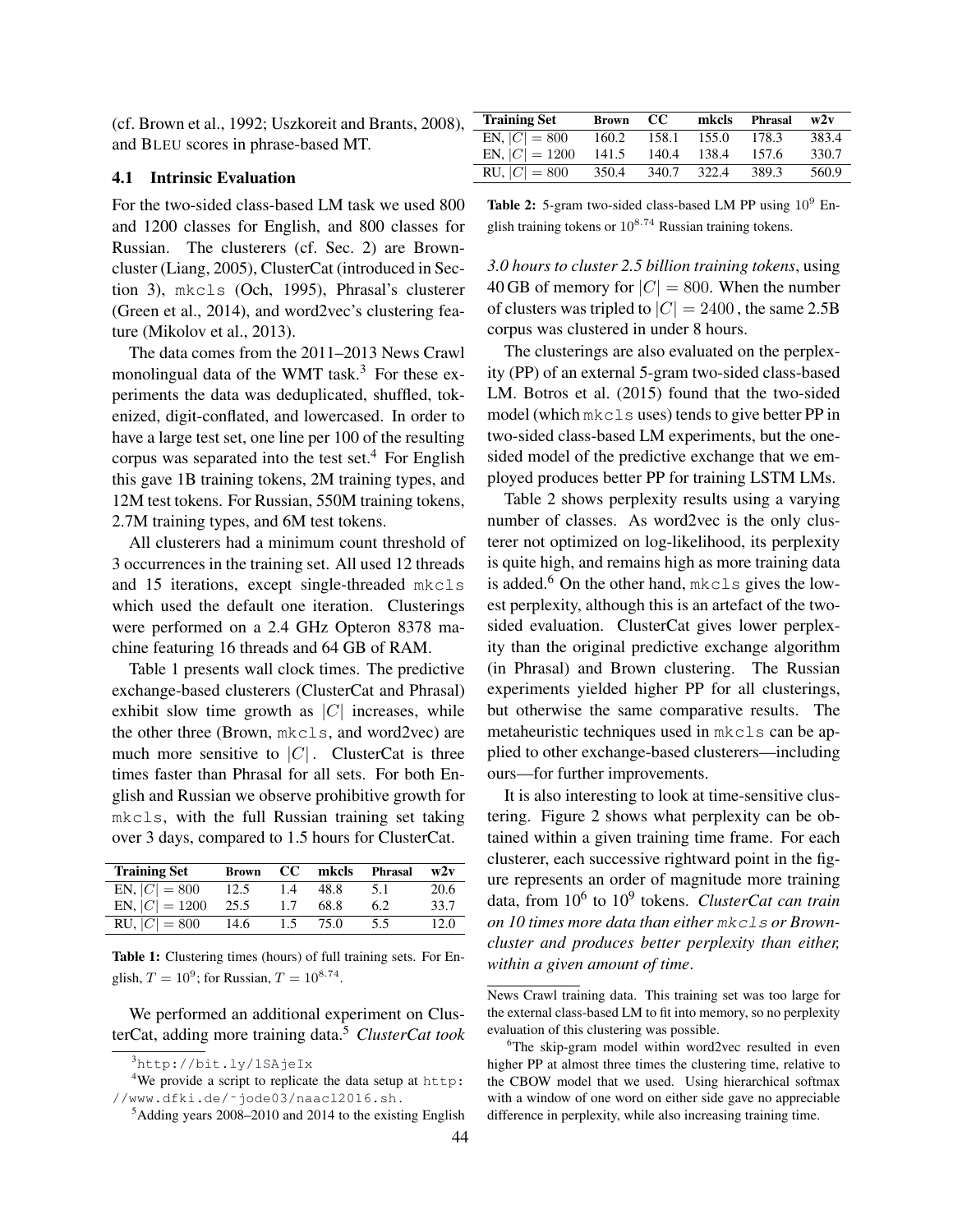

Figure 2: Relationship between two-sided class-based LM PP and the time needed to produce clusters ( $|C| = 1200$ ). Points in the lower-left corner are best.

|                | $ C =50$ 100 |             | <b>200</b> | 500           | 1000      |
|----------------|--------------|-------------|------------|---------------|-----------|
| EN-RU $+0.2^*$ |              | $+0.7 -0.2$ |            | $\Box$        | $+0.2$    |
| $RU-EN$ $-0.2$ |              | $-0.1$      |            | $+0.1 +0.1^*$ | $+0.1***$ |

Table 3: BLEU score changes and significance across varying cluster sizes. Positive values indicate ClusterCat BLEU > mkcls BLEU.

#### 4.2 Extrinsic Evaluation

We also evaluated mkcls and ClusterCat extrinsically in machine translation, for word alignment. As training sets get larger every year, mkcls struggles to keep pace, and is a substantial time bottleneck in MT pipelines. We compare time and BLEU scores of using either mkcls or ClusterCat for Russian↔English translation.

The parallel data comes from the WMT-2015 Common Crawl Corpus, News Commentary, Yandex 1M Corpus, and the Wiki Headlines Corpus.<sup>7</sup> The monolingual data consists of 2007– 2014 News Commentary and News Crawl articles. The dev and test sets contain 3000 sentences from EN→RU manually translated news articles. We used standard configurations, like truecasing, MGIZA alignment, GDFA phrase extraction, phrase-based Moses, quantized KenLM 5-gram MKN LMs, and MERT tuning.

Table 3 presents the BLEU score changes across varying cluster sizes. $8$  The BLEU score differences between using mkcls and ClusterCat are minimal but there are a few statistically significant changes, using bootstrap resampling (Koehn, 2004).



Figure 3: End-to-end translation model training times for English-Russian and Russian-English for various cluster sizes using mkcls and ClusterCat.

Figure 3 shows translation model training times, before MERT. Using ClusterCat reduces the translation model training time with 500 clusters from 20 hours using mkcls (of which 60% of the time is spent on clustering) to just 8 hours (of which 5% is spent on clustering).

## 5 Conclusion

In this article we have presented improvements to the predictive exchange algorithm that address longstanding drawbacks of the original algorithm compared to other clustering algorithms. Bidirectional models, lambda inversion, and cluster refinement produce better word clusters, as we showed in several two-sided class-based LM experiments. On these large datasets the quality of the resulting clusters is better than predictive exchange clusters and Brown clusters, and approaches the stochastic exchange clusters produced by mkcls, which takes 35–85 times longer.

We also improved upon the speed of the algorithm by cluster refinement and entropy term precalculation. MT experiments showed that word alignment models using ClusterCat fully match those using mkcls in BLEU scores, with time savings found by using ClusterCat. The software, as well as additional compatibility and visualization scripts, are available under a Free license at https://github.com/ jonsafari/clustercat .

#### Acknowledgements

We would like to thank Hermann Ney, Kazuki Irie, and the reviewers. This work was supported by the QT21 project (Horizon 2020 No. 645452).

<sup>7</sup>http://bit.ly/1SAjeIx

<sup>&</sup>lt;sup>8</sup>\*: *p*-value < 0.05, \*\*: *p*-value < 0.01. More results are presented in Dehdari et al. (2016) .